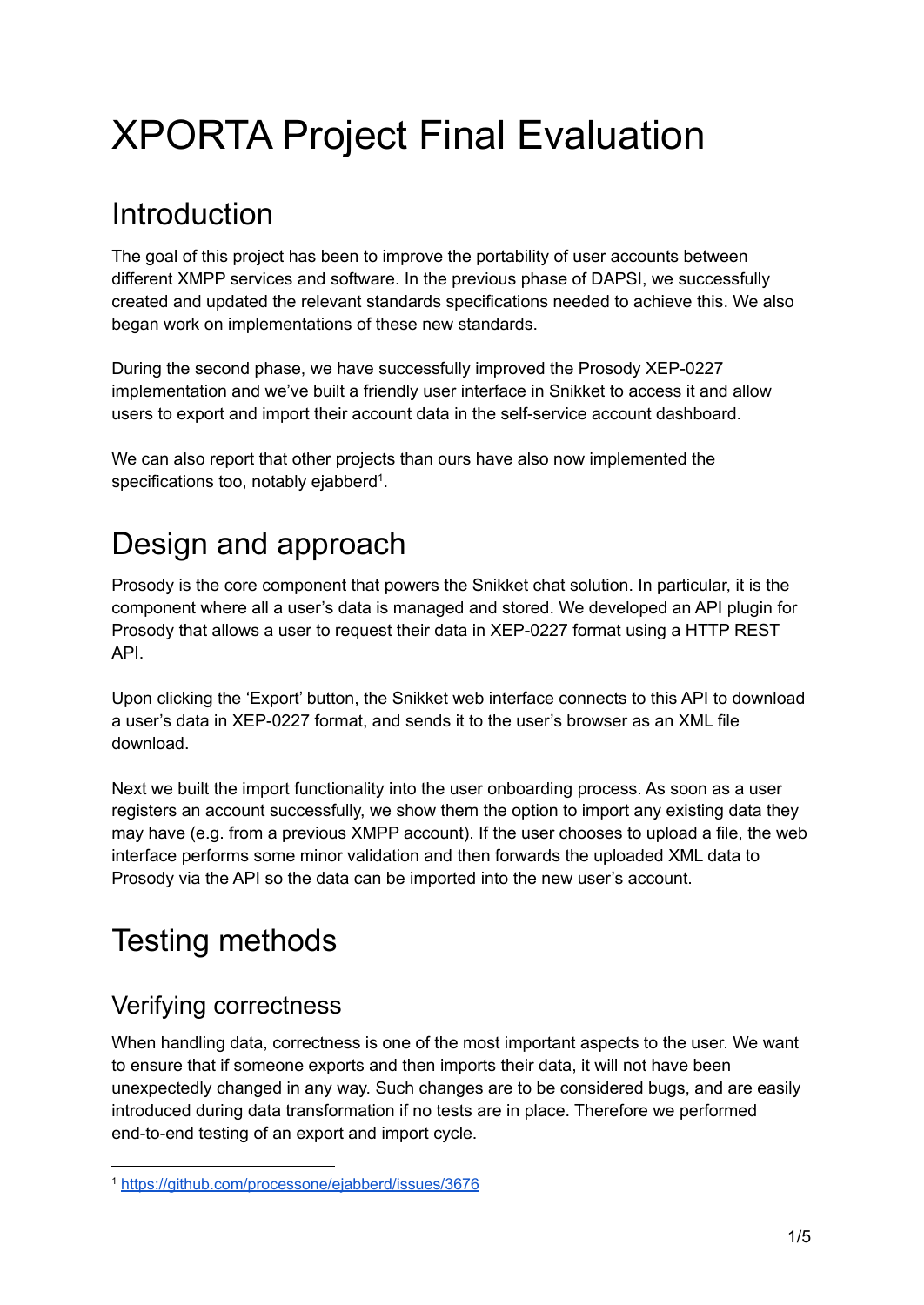The following 4 steps were taken for these tests:

- 1. Generate realistic test users (we used existing tooling for this).
- 2. Export the user data as XML in XEP-0227 format using our new export implementation.
- 3. Create a new (empty) account and import the data from the XML file using our new import implementation.
- 4. Check for differences between the original data structures and the data stored for the new user. structures after import to those of the original data. We found and fixed two bugs in our original implementation using this method.

#### Measuring performance

Although correctness is important, and import/export operations are not expected to happen very often during the lifecycle of a user account, we wanted to ensure that our implementation behaved within reasonable expectations. We determined to measure the average CPU, RAM and wall clock time required by data import and export operations.

For testing, we generated 1000 accounts with realistic test data and performed a bulk migration to XEP-0227 format, and then back again.

| <b>Operation</b>  | <b>Peak RAM</b> | <b>CPU time</b> | <b>Elapsed time</b> |
|-------------------|-----------------|-----------------|---------------------|
| Export 1000 users | 18.69 MB        | 9.19s           | 9.77s               |
| Import 1000 users | 19.70 MB        | 14.02s          | 14.52s              |

With per-user import/export operations measured in fractions of a second, we were happy with these results.

As a final check, we inspected the resulting file size of the XEP-0227 XML export files. For our test accounts (which are designed to be representative of typical users, such as avatars, contacts and other data) the output file sizes ranged from 20KB to 40KB file size.

#### Interoperability with other implementations

Now that other implementations have begun to implement the updated XEP-0227 standard, we were finally able to test cross-implementation interoperability. We obtained an XML data export from another new implementation (ejabberd by Process One). We imported this data to Prosody using our import code, and were able to successfully verify the user data import succeeded as expected.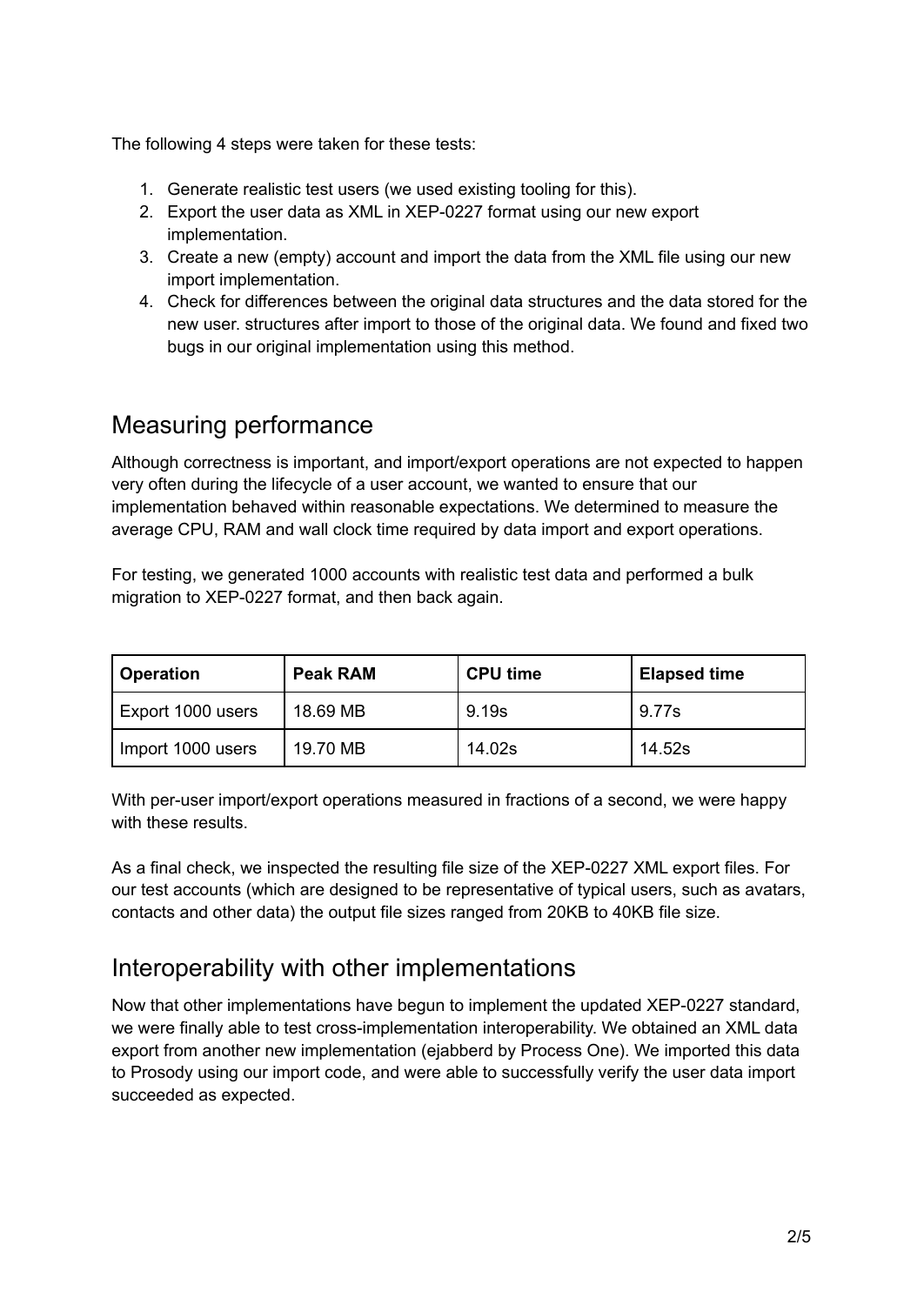# Security and privacy considerations

After reviewing the implementation and a risk assessment of the final project, we decided to selectively disable the self-service export of some user data. Specifically we disabled the ability to export a user's credentials (even though these are hashed, an attacker could subject them to an offline dictionary/brute-force attack) and we disabled export of a user's message history as this may contain sensitive information and metadata. These choices were made to limit the potential data exposure from a successful Cross-Site Request Forgery, or from a user account compromise.

With consideration to the requirements of the GDPR, a Snikket operator has the ability to generate a full export on behalf of a user, upon request. Indeed, our work makes it far easier for XMPP service operators to comply with GDPR requests from their users, as previously no suitable standard data format was available in which to send the data.

# Final summary

Over the course of this project we have achieved the following:

- Developed and published new standard data formats and protocols for account portability in XMPP.
- Implemented support for these formats and protocols in Prosody, a widely deployed XMPP protocol server.
- Tested interoperability of our implementation with an independent implementation (ejabberd) of the standards we developed.
- Developed an independent web migrator prototype in Javascript that allows any XMPP user to convert their account data to and from an XEP-0227 XML file, regardless of server support for the new standard.
- Added support for exporting and importing user account data in Snikket, a modern open-source self-hostable chat solution based on Prosody and XMPP.

We are very grateful to NGI DAPSI for supporting this project and allowing us the funding and resources necessary to design and complete it.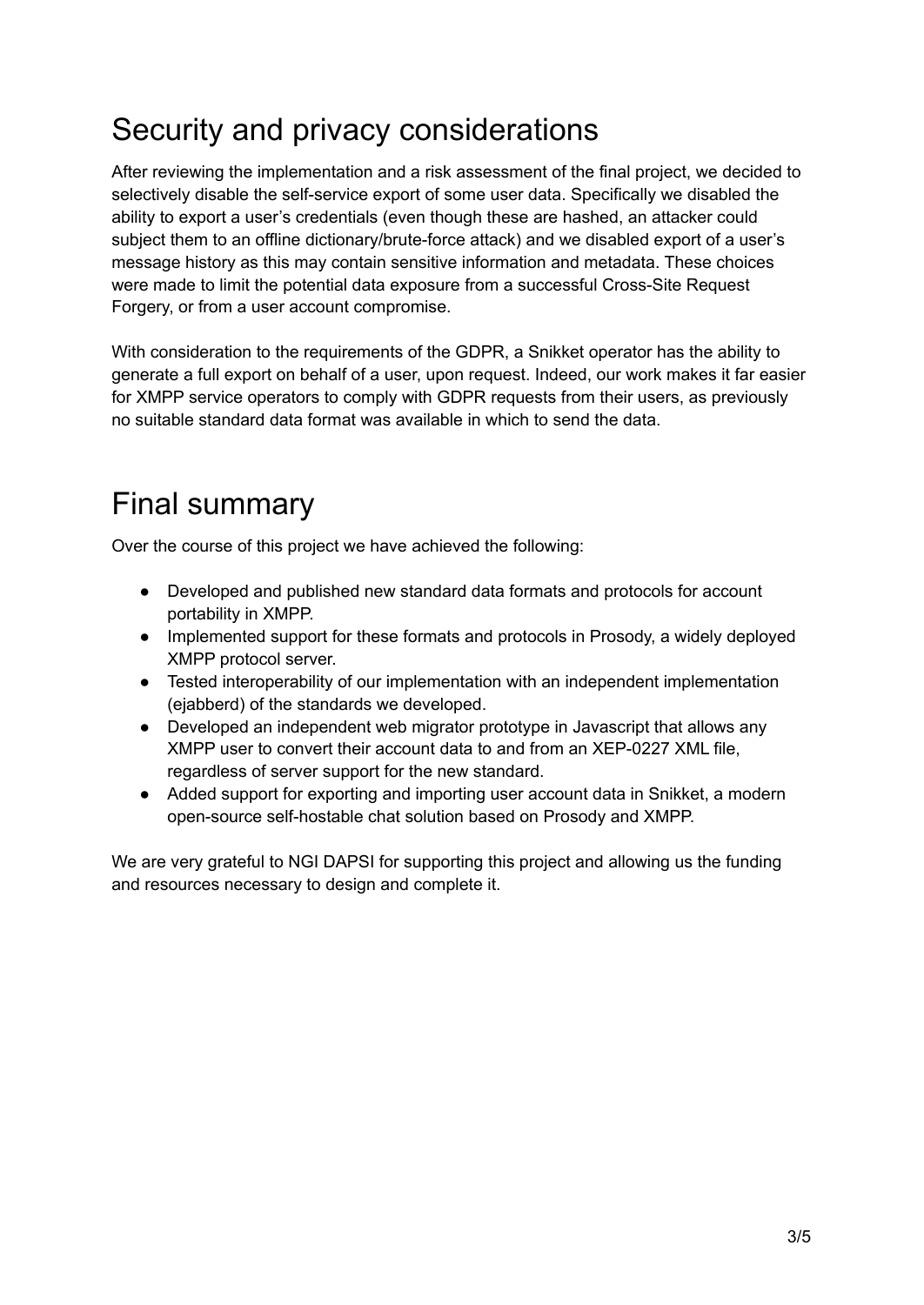# Appendix: Links and resources

### XMPP Account Portability (XPORTA)

Information and links related to this project.

● **Project homepage:** <https://docs.modernxmpp.org/projects/portability/>

#### Standards documents

Documents we have created/updated as part of this project.

- **XEP-0227: Portable Import/Export Format for XMPP-IM Servers Published at:** <https://xmpp.org/extensions/xep-0227.html> **Pull request:** <https://github.com/xsf/xeps/pull/1064>
- **● XEP-0283: Moved Published at:** <https://xmpp.org/extensions/xep-0283.html> **Pull request:** <https://github.com/xsf/xeps/pull/1071>

### Implementations

Developed partly or fully as part of this project.

#### Prosody plugins

Prosody is a module XMPP protocol server. Most of its functionality is implemented through different plugins, and we developed multiple as part of this project.

● **mod\_storage\_xep0227 Description:** A Prosody storage driver that translates between Prosody's native data structures and the XEP-0227 XML format. **Documentation:** [https://prosody.im/doc/modules/mod\\_storage\\_xep0227](https://prosody.im/doc/modules/mod_storage_xep0227) **Source:** [https://hg.prosody.im/trunk/file/tip/plugins/mod\\_storage\\_xep0227.lua](https://hg.prosody.im/trunk/file/tip/plugins/mod_storage_xep0227.lua) **● mod\_http\_xep227 Description:** Provides a HTTP API to import/export user account data in XEP-0227 format (uses mod storage xep0227 to perform the translation). **Documentation:** [https://modules.prosody.im/mod\\_http\\_xep227](https://modules.prosody.im/mod_http_xep227) **Source code:** [https://hg.prosody.im/prosody-modules/file/541b2cf68e93/mod\\_http\\_xep227/mod\\_htt](https://hg.prosody.im/prosody-modules/file/541b2cf68e93/mod_http_xep227/mod_http_xep227.lua) [p\\_xep227.lua](https://hg.prosody.im/prosody-modules/file/541b2cf68e93/mod_http_xep227/mod_http_xep227.lua) **● mod\_auto\_moved Description:** Automatic handling of 'moved' notifications received from contacts, as described in XEP-0283. **Documentation:** [https://modules.prosody.im/mod\\_auto\\_moved](https://modules.prosody.im/mod_auto_moved) **Source code:**